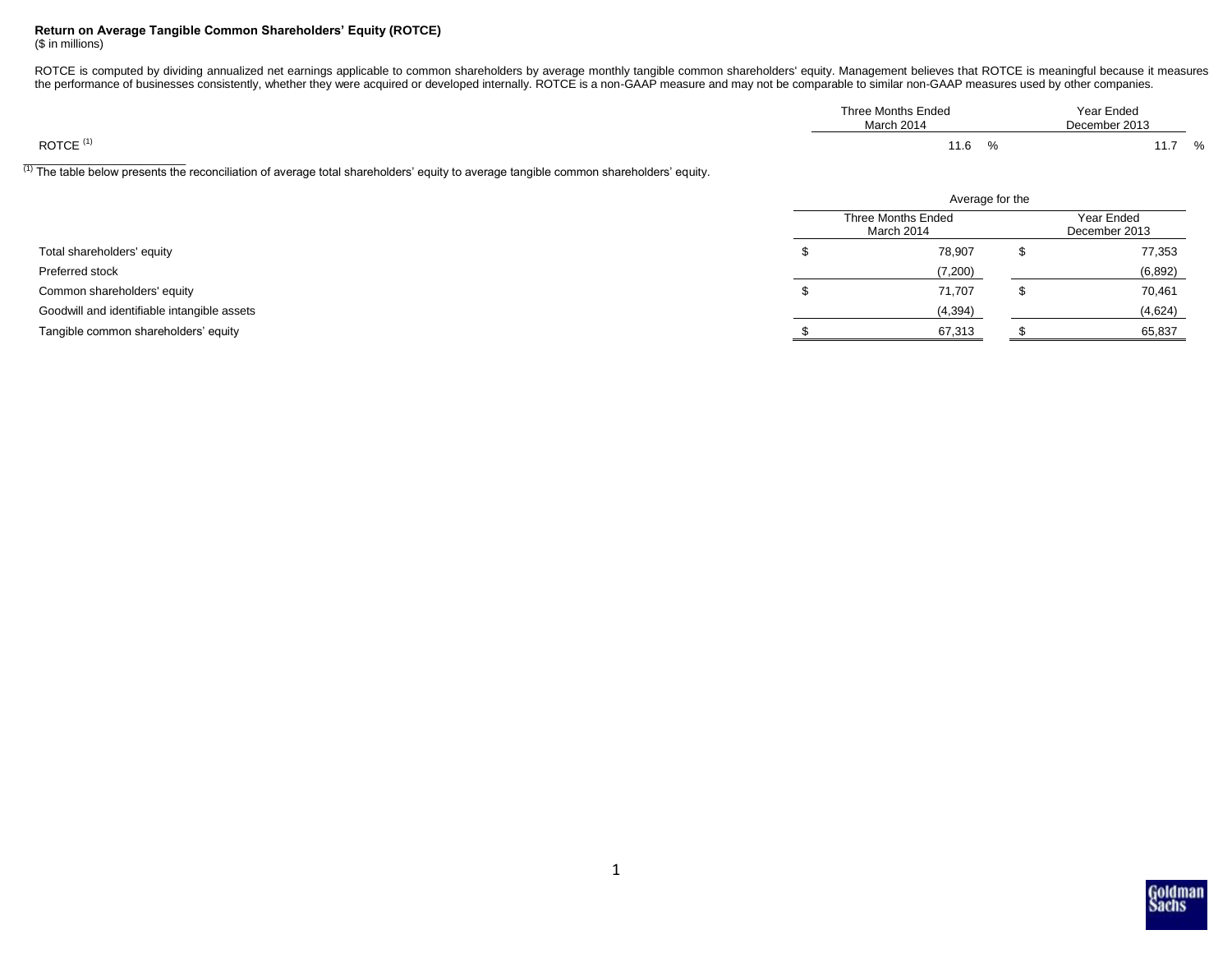#### **Tangible Common Shareholders' Equity, Tangible Book Value Per Common Share, and Selected Regulatory Capital and Leverage Information**

(\$ in millions, except per share amounts)

 $\overline{\phantom{a}}$  , where  $\overline{\phantom{a}}$  , where  $\overline{\phantom{a}}$ 

The table below presents information on the firm's common shareholders' equity, book value per common share, and selected regulatory capital and leverage information.

|                                                                                                                                                                                                                                               |    | March<br>2014                     |              | December<br>2013                           |      |  |
|-----------------------------------------------------------------------------------------------------------------------------------------------------------------------------------------------------------------------------------------------|----|-----------------------------------|--------------|--------------------------------------------|------|--|
| Common shareholders' equity<br>Tangible common shareholders' equity (1)                                                                                                                                                                       | \$ | 71.899<br>67,413                  | \$           | 71,267<br>66,891                           |      |  |
| Book value per common share (2)<br>Tangible book value per common share (1)(2)                                                                                                                                                                | \$ | 154.69<br>145.04                  | \$           | 152.48<br>143.11                           |      |  |
| Basel III Advanced RWAs (fully phased-in basis) <sup>(3)</sup><br>Basel III Advanced Common Equity Tier 1 (CET1) ratio (fully phased-in<br>basis) $(3)(4)$                                                                                    | \$ | 597.406<br>9.7                    | \$<br>$\%$   | 594.662<br>9.8                             | $\%$ |  |
| Standardized RWAs (transitional basis) <sup>(3)</sup><br>Standardized CET1 ratio (transitional basis) <sup>(3)(5)</sup><br>Standardized RWAs (fully phased-in basis) <sup>(3)</sup><br>Standardized CET1 ratio (fully phased-in basis) (3)(4) |    | 620,603<br>10.9<br>624,188<br>9.3 | $\%$<br>$\%$ | 629,268<br>Not disclosed<br>635,092<br>9.2 | $\%$ |  |
| Supplementary leverage ratio <sup>(6)</sup><br>Supplementary leverage ratio, including the capital impact of reducing the<br>firm's fund investments to comply with the Volcker Rule $(7)$                                                    |    | 4.2<br>4.7                        | $\%$<br>%    | Not disclosed<br>Not disclosed             |      |  |

Basel III Advanced RWAs on a fully phased-in basis, Basel III Advanced CET1 ratio on a fully phased-in basis, Standardized RWAs on a transitional and fully phased-in basis, Standardized CET1 ratio on a transitional and ful phased-in basis, supplementary leverage ratio and supplementary leverage ratio, including the capital impact of reducing the firm's fund investments to comply with the Volcker Rule, in the table above are non-GAAP measures and may not be comparable to similar non-GAAP measures used by other companies. Management believes that these estimated ratios and amounts are meaningful because they are measures that the firm, its regulators and investors use to assess capital adequacy. These estimates are based on the firm's current interpretation, expectations and understanding of the Revised Capital Framework and, for the supplementary leverage ratios, the U.S. federal bank regulatory agencies' proposal to further revise the definition of the leverage exposure measure issued in April 2014 (April 2014 proposal) and may evolve as we discuss their interpretation with our regulators.

<sup>(1)</sup> Tangible common shareholders' equity equals total shareholders' equity less preferred stock, goodwill and identifiable intangible assets. Tangible book value per common share is computed by dividing tangible common shareholders' equity by common shares outstanding, including restricted stock units (RSUs) granted to employees with no future service requirements. Management believes that tangible common shareholders' equity and tangible book value per common share are meaningful because they are measures that the firm and investors use to assess capital adequacy. Tangible common shareholders' equity and tangible book value per common share are non-GAAP measures and may not be comparable to similar non-GAAP measures used by other companies. The table below presents the reconciliation of total shareholders' equity to tangible common shareholders' equity.

|                                                     | March<br>2014 | December<br>2013 |         |  |
|-----------------------------------------------------|---------------|------------------|---------|--|
| Total shareholders' equity                          | 79.099        |                  | 78.467  |  |
| Deduct: Preferred stock                             | (7,200)       |                  | 7,200   |  |
| Common shareholders' equity                         | 71.899        |                  | 71.267  |  |
| Deduct: Goodwill and identifiable intangible assets | (4, 486)      |                  | (4,376) |  |
| Tangible common shareholders' equity                | 67.413        |                  | 66.891  |  |

 $^{(2)}$  The table below presents common shares outstanding, including RSUs granted to employees with no future service requirements.

|                                                                | March<br>2014 | December<br>2013 |
|----------------------------------------------------------------|---------------|------------------|
|                                                                |               | (in millions)    |
| Common shares outstanding, including RSUs granted to employees |               |                  |
| with no future service requirements                            | 464.8         | 467.4            |

## *For further information, see the firm's Quarterly Report on Form 10-Q for the period ended March 31, 2014*